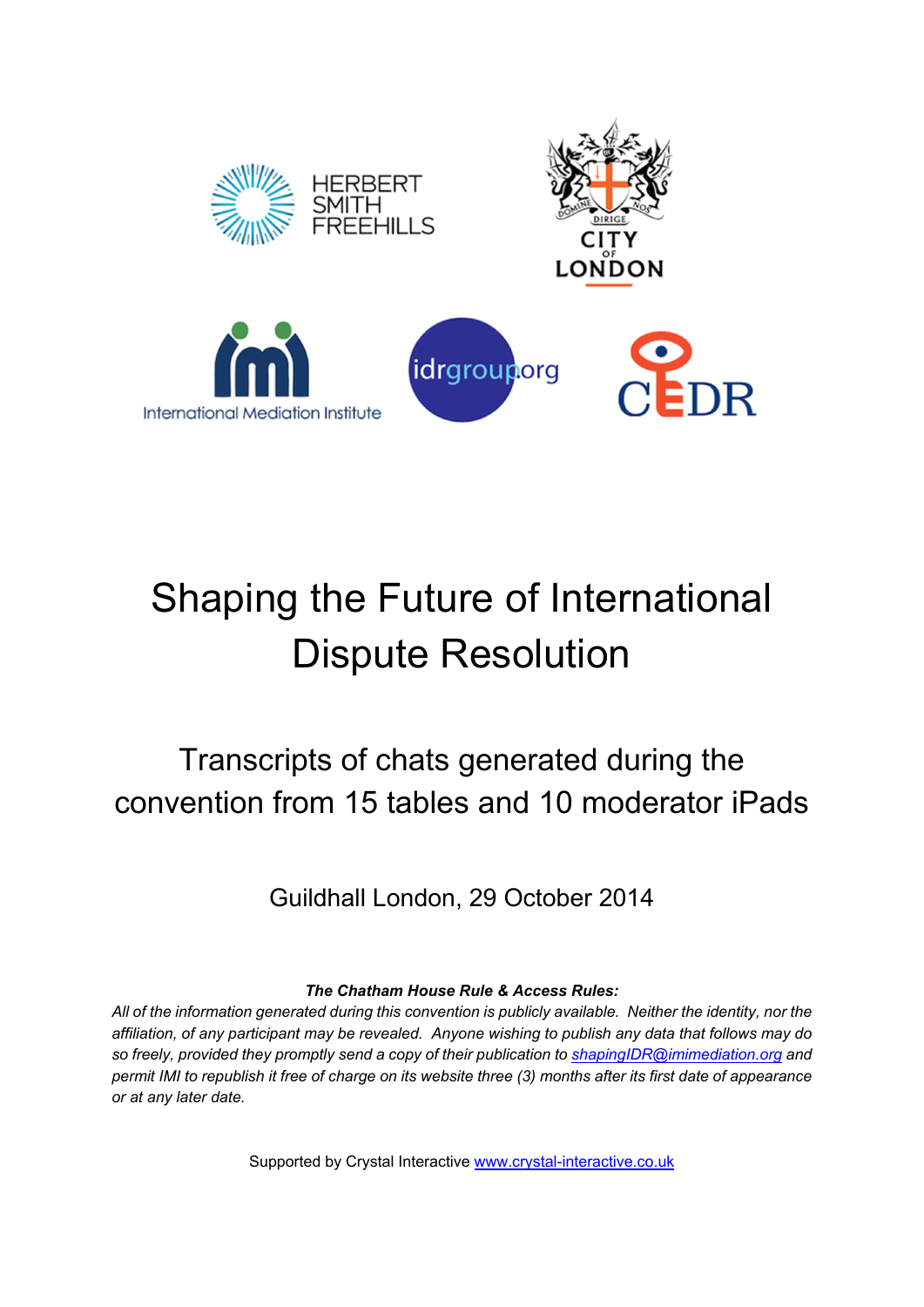## **Table of Contents**

| $\mathbf{2}$ |  |
|--------------|--|
| 2.1          |  |
| 2.2          |  |
| 2.3          |  |
| 2.4          |  |
| 2.5          |  |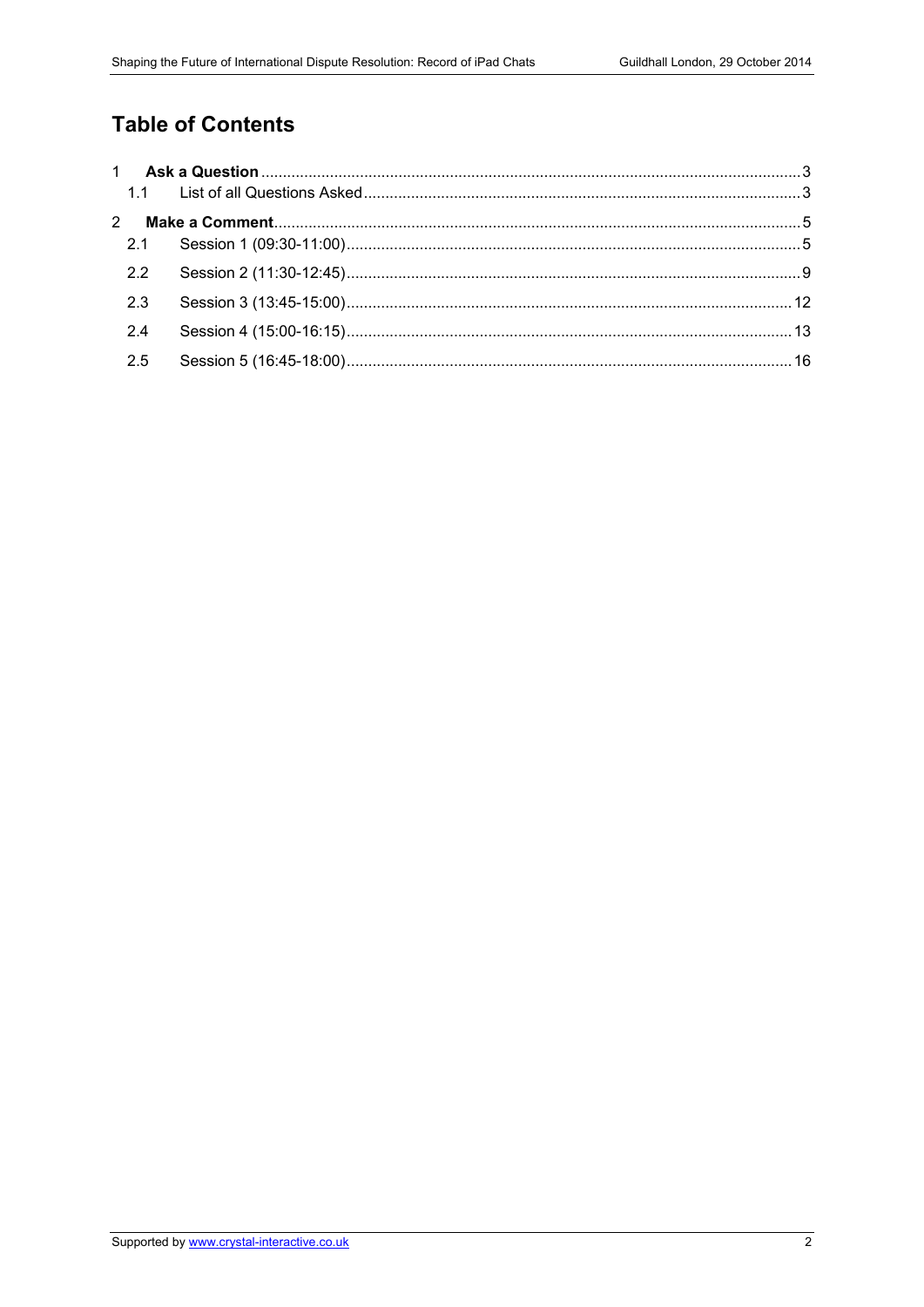## **1 Ask a Question**

#### **1.1 List of all Questions Asked**

- 1. How do the panellists value the quality of their external counsels' advice to and their accompanying them in ADR proceedings, namely in mediation? - Table 12
- 2. A lot of discussion appears to relate to large disputes. Does the panel see any value in the application technology / innovation to manage smaller issues (eg: client / customer complaints) in essence turning negative customer experiences into positive ongoing relationships? - Table 11
- 3. What are techniques used to convince the other party to mediate. Table 2
- 4. Is the speaker talking about disputes between insurer and insured or between insured and a third party, or both? - Table 2
- 5. Fairness: How can one improve this concern or enhance it other than "standards" set for mediators for example? - Table 2
- 6. What about appropriateness in certain cultures mediation/face time etc. Table 1
- 7. How important are venue and applicable law? Table 12
- 8. What about dispute "prevention" or "avoidance" that the speaker suggested? What does that mean to users? Thoughts? - Table 2
- 9. What is the viewpoint of panellists on mandatory mediation? Table 1
- 10. Are the results of these votes available for us afterwards? Table 9
- 11. ADR is a portmanteau term embracing expert determination, EDR, adjudication, arbitration (all of which have been around for centuries so are not 'alternative') as well as mediation. Can this group decide to ditch ADR for the more focused term, mediation. Please? - Table 11
- 12. Is it not true that the courts will often direct the parties to mediate or attempt to mediate rather than litigate? - Table 8
- 13. How are Jackson reforms pushing mediation? Moderator B
- 14. Are there any types of disputes not suitable for mediation? Table 2
- 15. To what extent do users use in-house counsel rather than external counsel during mediation. - Table 8
- 16. Is there any reason that mediation is only brought up to the management and litigation team when the dispute arises? Why mediation is not used in making agreements, mergers and acquisitions, joint ventures, etc. - Table 2
- 17. Non mandatory mediation before arb. or litigation Table 8
- 18. Statistics suggest that settlement rates in "mandatory mediation" countries (where there is a first discussion on mediation process options) are the same as where it is purely voluntary. Any comments? - Moderator H
- 19. "Mandatory mediation" means that parties are obliged to attend a first session, but it remains voluntary in that they are always free to leave at any stage once the first session has begun. - Moderator H
- 20. Where are the women on this panel? Table 3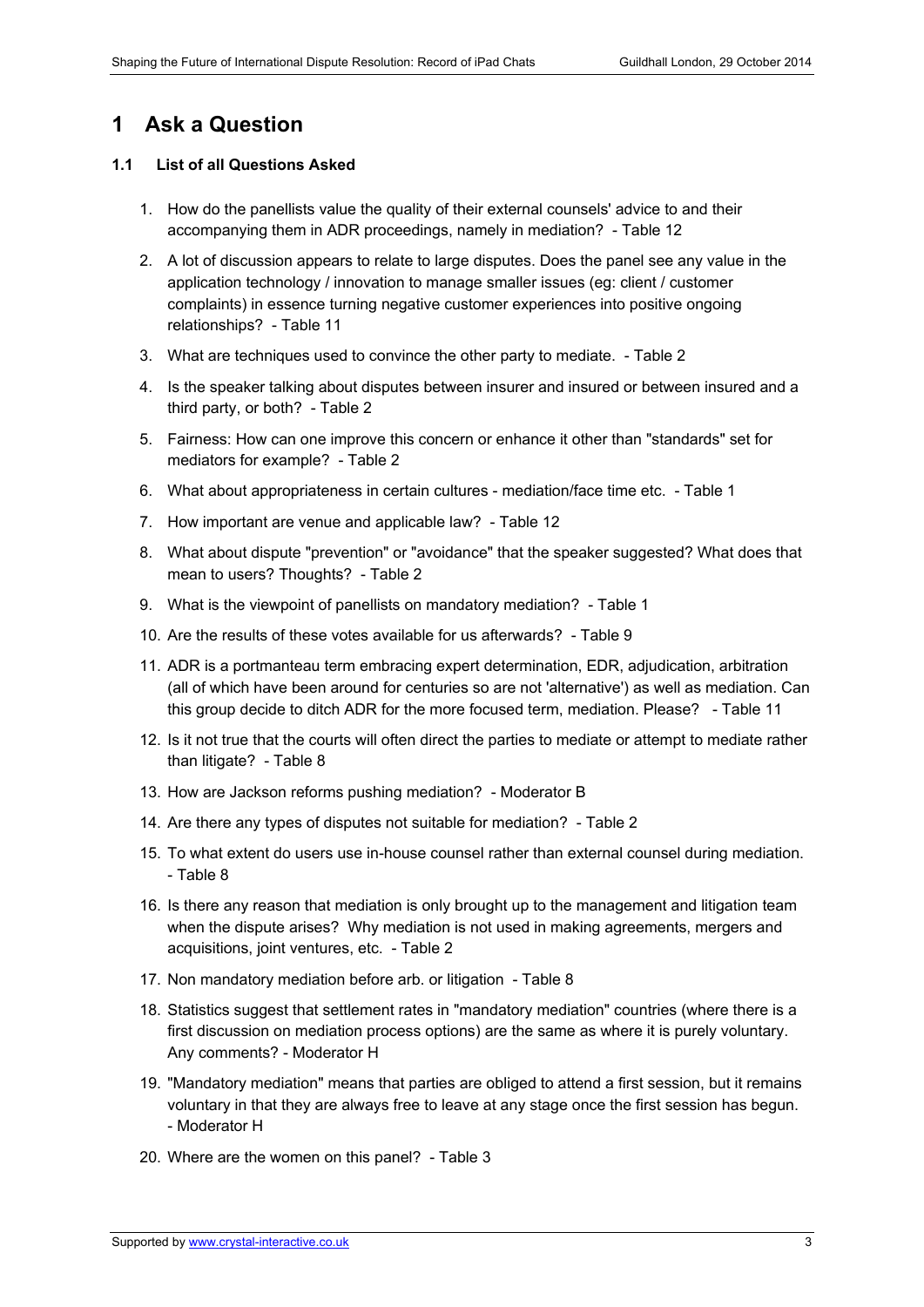- 21. Interesting to observe an all male panel. Is this a reflection of the ADR business, do we think? - Table 1
- 22. We should perhaps be careful, this is not about what 'people' want. It is rather about what a select group of users might prefer; which is valid, but might not work for businesses of all types and individuals - Table 3
- 23. Question to speaker: In your example where you said you were not a typical neutral from your country and that you did not settle at 50%, what was the final result? Did you settle above 50%? - Table 3
- 24. The speaker said "technology is at heart of progress in international dispute resolution". How do service providers use technology in the "arbitrators' contract" with parties to collect data to provide feedback on accountability of arbitrator ,e.g., on jurisdiction objections, interim measures, tracking initially established deadline? Professor Catherine Rogers initiated the Arbitrator Intelligence project to provide more transparency on arbitrators. To what extent do service providers support her Arbitrator Intelligence initiative? - Table 6
- 25. Why can't the institutions ask parties about other processes: just give them an explanation of options and some case studies of how to do things differently? - Moderator J
- 26. Are we involving the audience sufficiently? Moderator G
- 27. Question for speaker: did your organisation wish to make more dramatic changes in 2012 but it was users (i.e., in-house counsel) who held them back? How was that user feedback obtained? - Moderator H
- 28. Does the panel suspect that, if institutions encouraged early systematic mediation in the arbitration process, that law firms would stop incorporating those institutions in dispute resolution clauses in their clients' contracts? - Table 6
- 29. What would be the most challenging obstacles facing government when they are required to take decisions with regard to refer government disputes to mediation. - Table 4
- 30. Why was Rule 9 of the AAA rules calling for compulsory mediation (but with a unilateral optout option) in parallel with arbitration added only for domestic cases? Why is it not an international provision in the ICDR rules as well? - Moderator H
- 31. How can advisers be sure when a mediation is successful during the life of an arbitration that arbitrators will endorse the clients' decision and adopt it as an enforceable award? That is key as otherwise clients will be fearful they may duplicate costs later. Will institutions insist on a review of the settlement?
- 32. Not all terms of a mediated settlement could be made into an award if it is extra to their contractual remit (eg future work, statement of regret etc). What then? What do providers advise the parties to do? Get an award re the payment terms and leave other terms within settlement? - Table 6
- 33. Is the question about certification only about mediators or also about arbitrators? Moderator H
- 34. GE counsel Mike McIlwrath and Roland Schroeder wrote an 2010 article on evaluating arbitrators mentioning IMI mediator assessment work and Catherine Rogers' arbitrator database project and attached an arbitrator questionnaire developed at the request of the late Professor Thomas Waelde, founder of OGEMID, for parties to assess arbitrators at the conclusion of proceedings. They recommended institutions adopt Waelde questionnaire. Do institutions use this assessment mechanism? - Table 6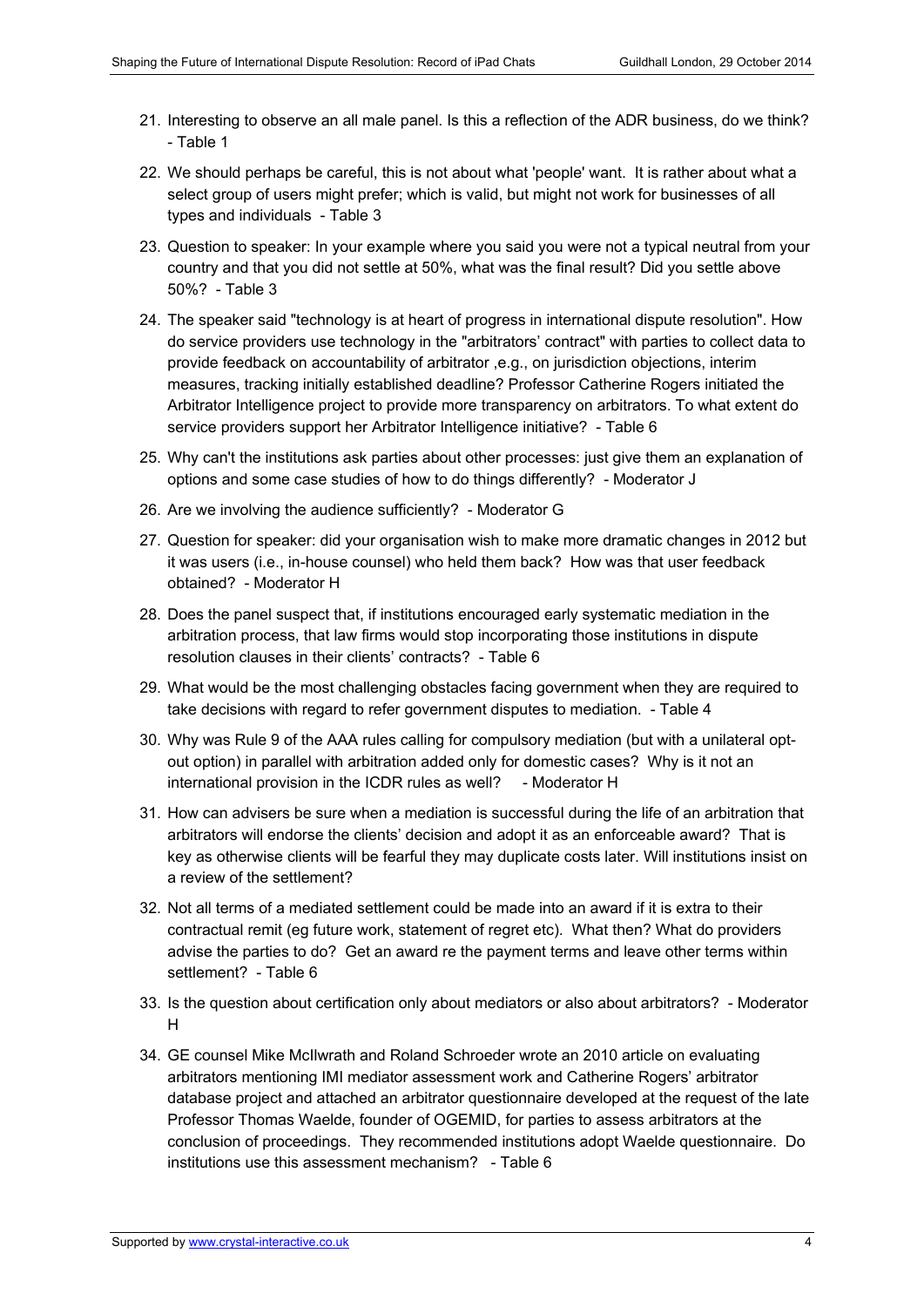- 35. Surely any competent mediator should be able to adapt his style to whatever the parties need at any particular stage of the mediation. - Table 9
- 36. Re Qu 35: The question is not necessarily the mediator's ability to adapt his or her style. What if the mediator starts off with his/her preferred style and the parties or their counsel do not feel free to adapt to their preferred style? Does this not happen often when there is an assumption that the mediator will control the process? Should these issues not be discussed first? - Moderator H
- 37. Please address the issue of adapting mediation techniques to technology and vice versa Table 9
- 38. Question for moderator: It would be great to reflect on some of these themes from your organisation's realistic perspective. Do you mind sharing? - Table 2
- 39. Would you mediate with hostage takers? Table 8
- 40. Which commissioner's responsibility will B2C ODR be? Table 12
- 41. What do we exactly mean by an ISDR clause? Table 7

### **2 Make a Comment**

#### **2.1 Session 1 (09:30-11:00)**

- 1. Good morning everybody. Happy interactive Convention ! The Organising Committee Moderator J
- 2. Have we become complacent about the use of ADR, and has it lost some of its flexibility and cost-efficiency? - Moderator J
- 3. ADR too expensive? Supply and demand-free zone? Moderator A
- 4. How can we promote consistency in the global approach to ADR? Moderator B
- 5. Other: quality of outcome, with cost containment and speed Table 6
- 6. The morning vote shows a split satisfaction rating. Many are satisfied, but is this influenced by the higher number of providers in the room today (38%)? We should try and re-vote on this same questions at the end of the day, so that we can track the satisfaction ratings taking into account the views of the 18% of users present and compare them to those of other stakeholders. - Moderator J
- 7. Certainty is not the same as "predictability". Another word missing in the vote was "fairness" - Moderator J
- 8. Speed and efficiency not necessarily the same thing Moderator B
- 9. Global businesses value things differently Moderator B
- 10. Do fears of regulation play a role? Table 4
- 11. Fairness is important and one of the major problems is an imbalance in all litigation and dispute resolution methods. They favour the resource heavy and sophisticated. We need to find ways of resolving disputes that are available to all and that do not rely on teams of lawyers and massive legal budgets. - Table 14
- 12. There is a stinking gap between users (33% ranking expense and certainty as most important) and providers, (44% ranking certainty as most important and only 15% expense). It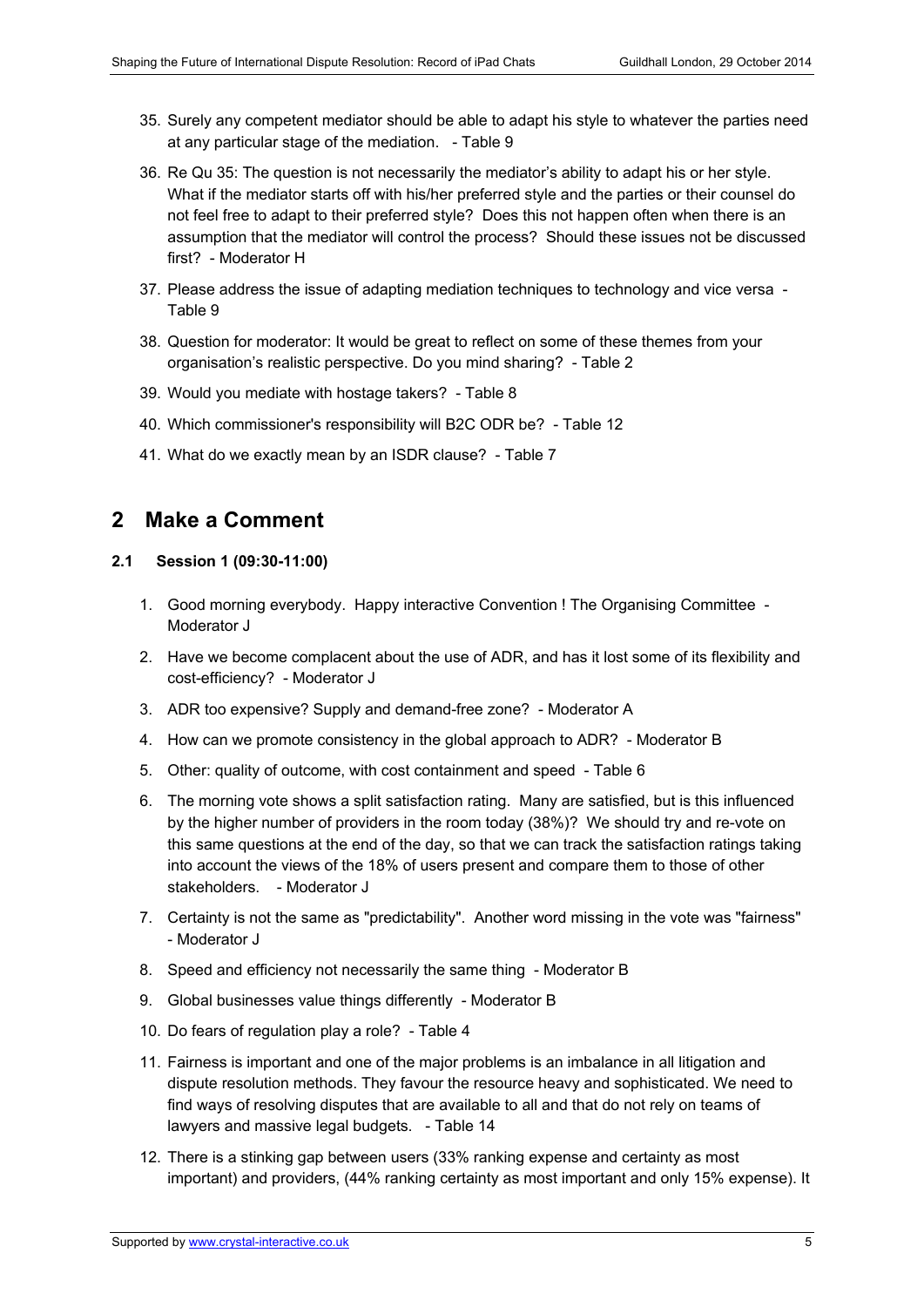is also interesting to note that providers don't rank certainty as highly as users (20% vs 33% for users) - Moderator J

- 13. Damn typos! Meant "striking" and not "stinking", but an interesting twist by Apple spellcheck! :-) - Moderator J
- 14. Another key factor: Respect to what is lost . Table 11
- 15. Industry seems to welcome having mandated or regulated mediation requirements. It creates a buffer to try and sort things out first directly with complainants. - Moderator J
- 16. In-house counsel may have difficulties in persuading parties to mediate. Moderator B
- 17. Why should I use an ADR mechanism if it is not enforceable? I believe users look towards enforceability of the ADR outcome. - Table 4
- 18. How effective are mediation settlement enforcement orders within the EU at addressing enforcement concerns? - Moderator B
- 19. We would like to compliment the moderator's tie. Table 2
- 20. Is the reason why mediation is more difficult than arbitration because users are responsible for the outcome? With litigation or arbitration, third parties are responsible for determination and users can blame them if outcome is unsatisfactory - Table 6
- 21. To what extent do inefficiencies or lack of empowerment of management make decisive negotiations difficult and hamper early resolution - especially in remote jurisdictions? - Table 4
- 22. User appetite for flexibility and opportunity to create process that fits parties' needs. Moderator B
- 23. Need for global system of mediator certification accessible by users. Moderator B
- 24. The discussions so far work on the premise that there are legitimate arguments on both sides to justify mediating. What views does the panel have where a party without strong - or anyarguments looks to try to mediate simply to put the counterparty at risk of costs sanctions if it refuses? - Table 4
- 25. Users own the solution Table 6
- 26. Not so much that external counsel don't propose ADR but that they advise against it or resist early use of it - Moderator A
- 27. When it comes to enforcement it is possible under the SCC rules to ask the mediator to write an arbitral award of the actual settlement. In this way the award becomes enforceable - Table 10
- 28. It seems that there is a gap between advisors and providers. Are providers focusing sufficiently on users as opposed to advisors? - Moderator H
- 29. With a question that asks for "most important" only, you cannot draw conclusions about relative importance of multiple factors. Please don't draw the conclusions you want! - Table 10
- 30. External counsel in England and Wales have a duty to advise on ADR and risk serious costs consequences for their client from unreasonable stance. - Moderator B
- 31. How important is outside counsel's proficiency in mediation to the choice of counsel? Will IMI's mediation advocacy competency help? - Table 4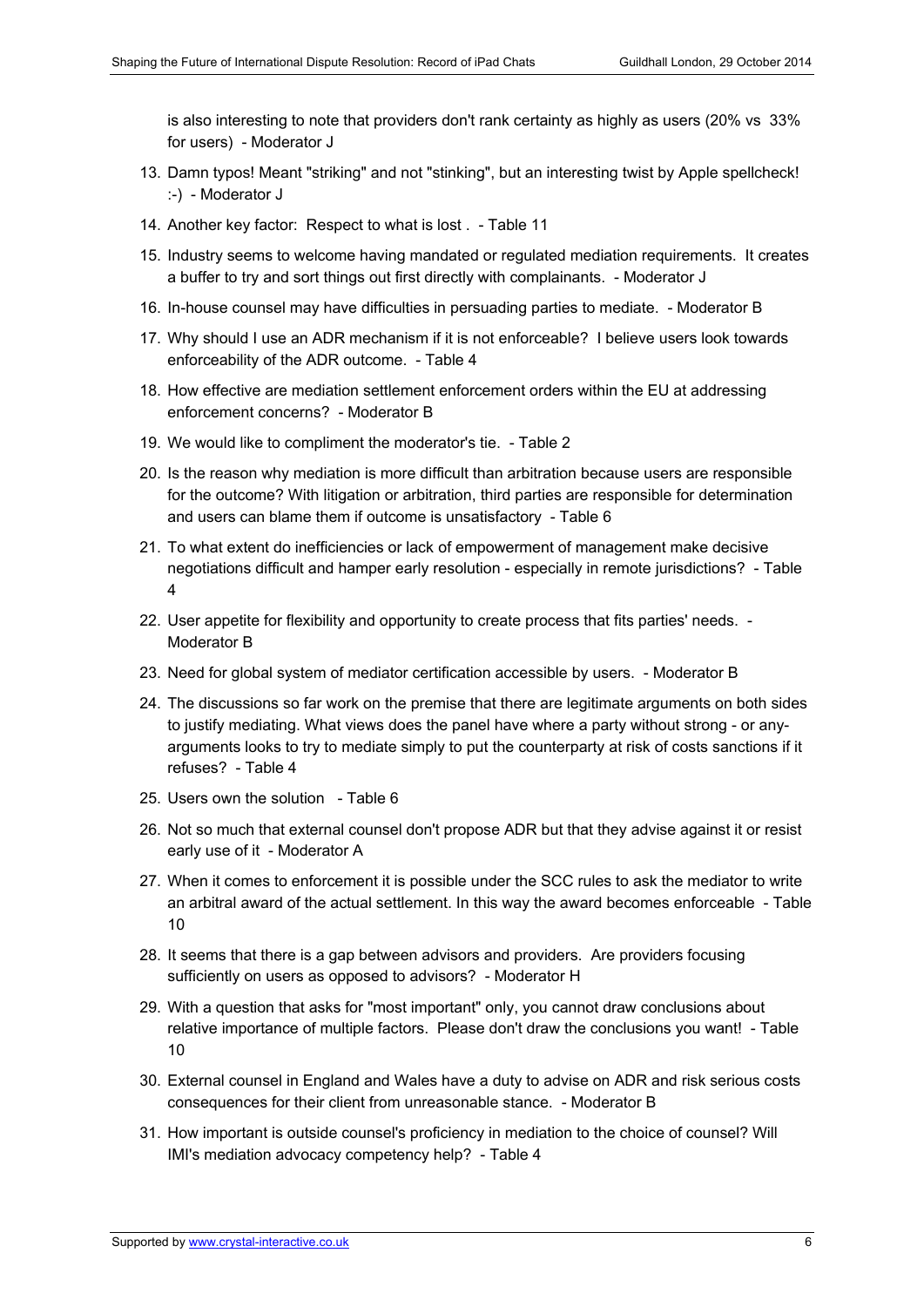- 32. Interesting to note that 60% of users think that in-house counsel do not do enough to promote mediation, but this reflects the approach of senior management (which users only rank as 7% factor) but other stakeholders rank between 21-38% importance. Are sufficient efforts being made to educate non-legal in-house executives? - Moderator H
- 33. The reason that the approach of senior management is important is because to approach ADR early means that you sometimes have to make calls on the basis of imperfect information. You need to work in an environment that allows you and encourages you to make judgment calls rather than dotting i's and crossing t's - Table 14
- 34. Are the users who feel 60% that the skills and approach of in-house counsel determine efficacy of ADR and the senior management that everyone else feel are the determining factor? - Table 7
- 35. How do you convince a senior manager to use mediation when they are convinced they are better settlement negotiators and don't need help? - Table 4
- 36. Do company in-house counsel have the ability to exercise pressure and take the lead in big disputes? It seems that insurers may perceive big cases as being handled by external and not internal counsel. - Moderator H
- 37. How do you convince senior management to use mediation when they perceive that litigation is a remote risk and the company has a good track record of relationship with customers (few litigations)? - Table 7
- 38. When insurers outsource a case to outside counsel and outside counsel have a financial interest in higher billable arbitration than lower cost mediator, what incentives are there for insurer to save costs for its insured? - Table 6
- 39. The suggestion that mediation becomes a regulated profession is anti competitive through the eyes of an English lawyer. There are real differences between the approach of civil law countries and common law jurisdictions. A good adviser in house or external knows a range of mediators just as we know a range of advocates and expert witnesses etc, we have the responsibility to select the right person - Table 11
- 40. It would be interesting to know the split of answers outside of the UK the maturity of ADR markets is still very variable among countries - Table 5
- 41. Why so few female mediators? Why do lawyers choose male mature white men? The evidence is that this is not the grouping which has the best negotiation and people skills - Table 11
- 42. Surely the case and strategy must drive the question of when to use mediation, not a general principle. - Table 10
- 43. External lawyers are also driven by the preference of the clients for choice of dispute resolution and are often reluctant to make mediation mandatory - Table 9
- 44. Should mediation be mandatory? Moderator B
- 45. Another significant difference: advisors and providers seem to think you need to have a certain knowledge of the case. Users don't. Even more interestingly, 66% of users seem to be in favour of mandatory mediation (whether before litigation or arbitration). - Moderator H
- 46. Why is there a strong provider view that mediation should wait until issues are sufficiently developed? Is there a reality that users are missing? I.e. mediation doesn't work early? - Table 14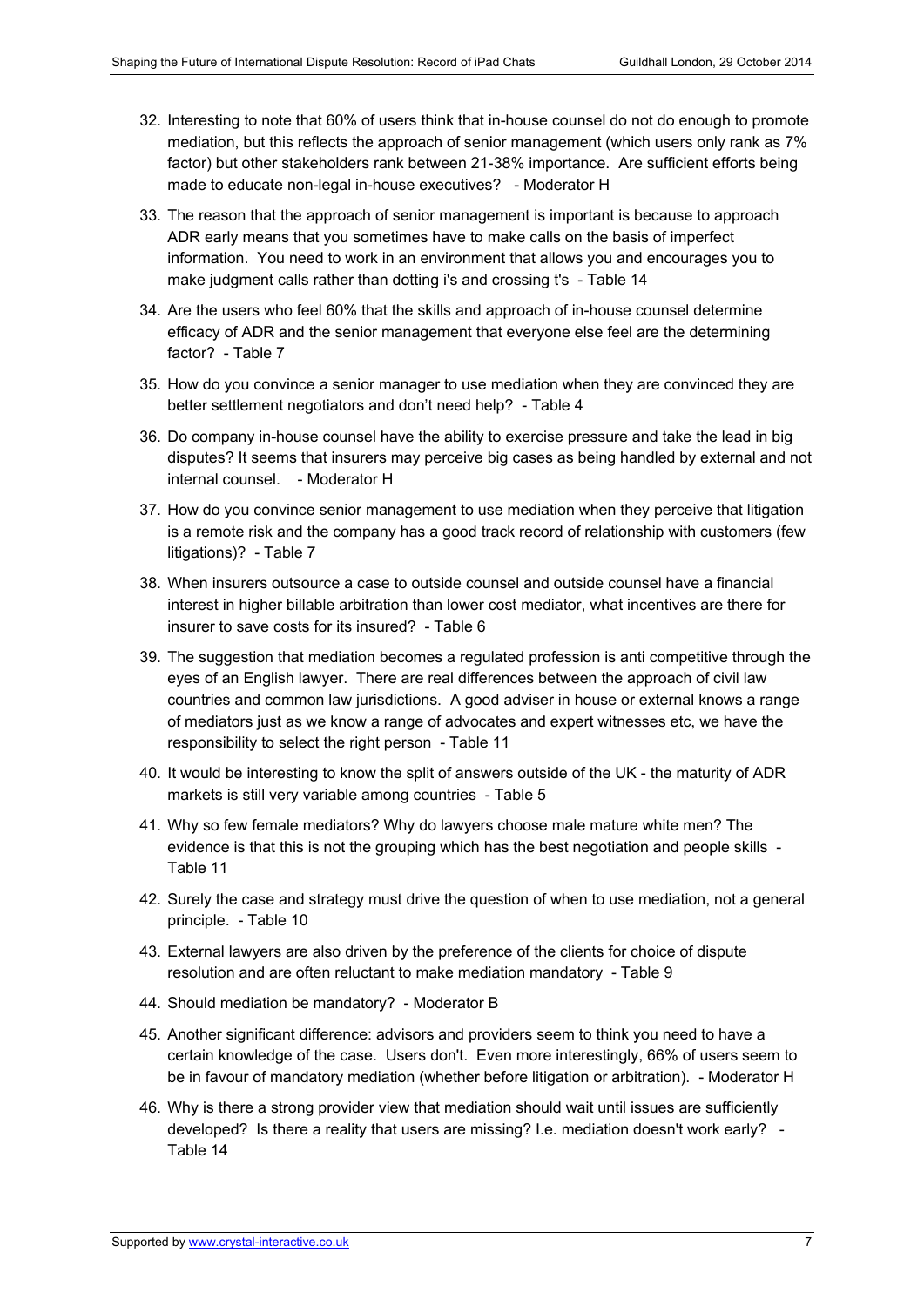- 47. In the reinsurance sector in particular arbitration has become as expensive and at times more expensive than litigation so mandatory mediation as a first step is a no brainer - Table 8
- 48. Excluding England's users, how often do you manage to refer a dispute to mediation, when it was not chosen in the Dispute resolution clause? - Table 5
- 49. Advisors seem to have a unique view of national court litigation as being the preferred route for dispute resolution. There is a clear gap here between advisors as opposed to users and providers when it comes to international dispute resolution. - Moderator H
- 50. If the agreement is executed then a mandatory mediation clause is clearly by consent of the parties. - Table 13
- 51. Our businesses are very diverse so our businesses tailor the IDR clause to the business needs. As a result we use many different clauses. - Table 4
- 52. It seems that the panellists and users in the audience are very interested in learning how things work in different companies and industries and organisations. Would it be useful to have such conversations on a regular basis? - Table 2
- 53. Does the advisors' reluctance for mandatory mediation pre litigation or arbitration reflect a concern that this can be exploited by counterparties as a delaying tactic? - Table 10
- 54. The use of the expression "ADR" is confusing and needs to be used much more carefully? Table 15
- 55. Sometimes cultural differences will have an impact on the preferences for ADR processes. Being open minded on these differences may generate partly or gradually some more consensus to reach practical solutions. - Table 9
- 56. Key concerns for users when choosing a dispute resolution mechanism were shown to be speed and expense, followed by efficiency. A major barrier to mediation for delegates is lack of familiarity and experience with the process. The desire for flexibility and bespoke mediation solutions was voiced and some reservations expressed in terms of mandatory clauses. But without mediation clauses will there be struggle to bring counterparties to the table? -Moderator I
- 57. Diversity of views characterised session 1. Different attitudes to external counsel, different attitudes towards desirability of ADR clauses. Interesting gap between educators' interests and those of he market. Interesting gap between expectations and offerings from providers. Much to debate. - Moderator A
- 58. Lots of comment and debate already. 38% neither satisfied or dissatisfied with IDR at the start of the day, it will be interesting to see if the view is the same at the end of today's convention. Certainty and cost saving most important factors in IDR for users, for advisers, efficiency features higher. Fairness and predictability are other factors identified. Users desire flexibility and there is a desire to create processes specific to the particular dispute. Some feel a global system of certification of mediators worldwide is needed which is accessible by users. Others, particularly external lawyers, feel they have sufficient knowledge to advise on mediator choice. Providers think external counsels aren't promoting mediation enough. Users consider the role of in-house counsel to be key. Skills of in-house counsel are important in driving the process forward and shaping relationships. Some enforceability concerns. Everyone agrees mediate early, but users favour mediation pre-action. Diverging opinions on whether mediation should be mandatory. Mandatory mediation clauses may help where parties are unfamiliar with the process. - Moderator B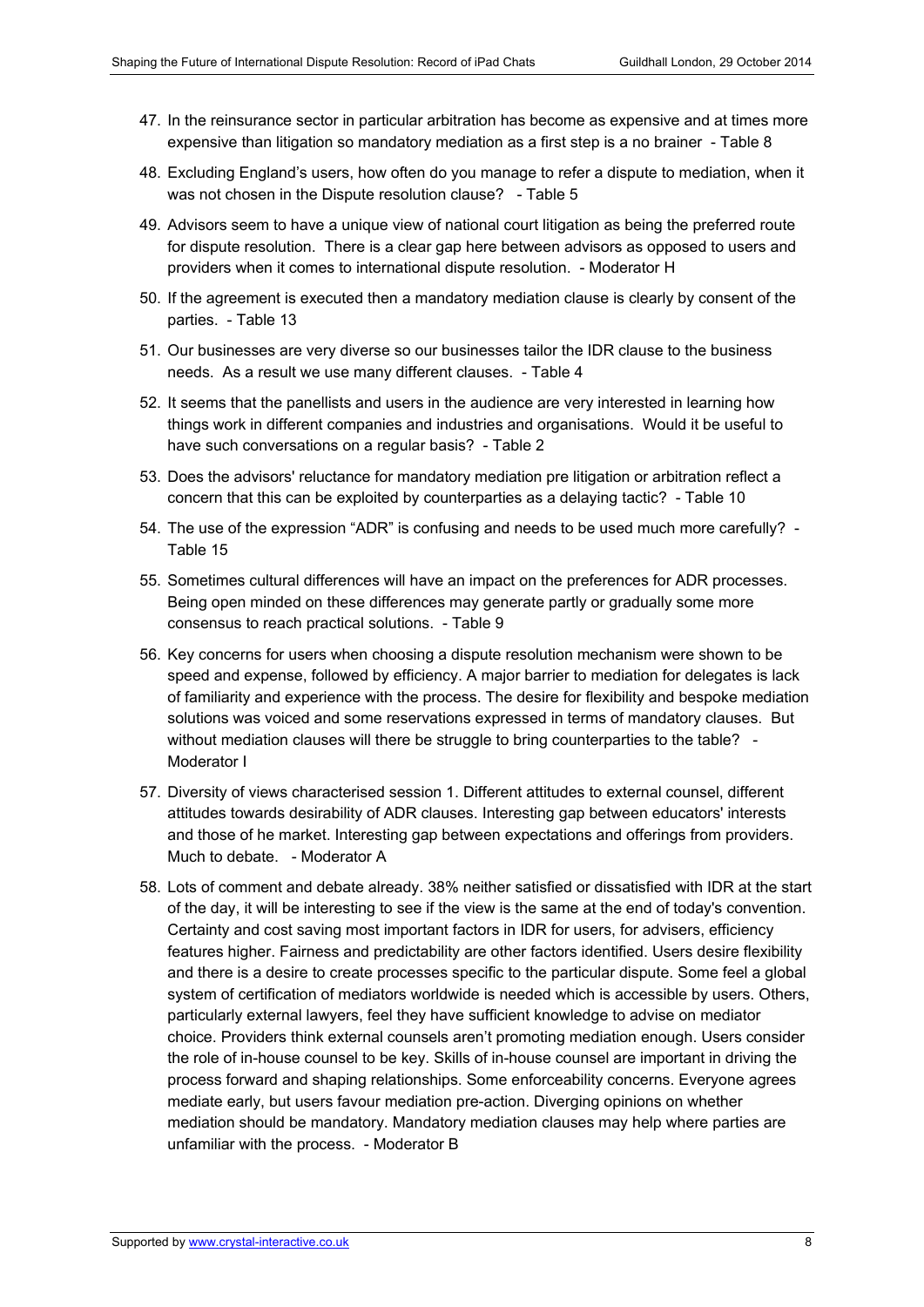#### **2.2 Session 2 (11:30-12:45)**

- 1. Are suggestions that mediators and mediation advocates should be certified supported by users or are they driven by the mediation industry out of self-interest and fees? - Table 11
- 2. What about advisors who are also providers? Table 9
- 3. Do we only look to middle aged men for 'innovation' as the panel make up suggests? Table 11
- 4. We seem to have lost a user! :-(. It is particularly important that we hear THEIR views. One question is whether this conference and ADR is of interest to them? If so, why are so few proportionally represented today? - Moderator H
- 5. We have 101% attendance! Table 11
- 6. Rounding up error? Moderator H
- 7. It's interesting that all speakers are male. In terms of providers and the field more generally, should we be looking for more gender balance in our leaders to assist the development of innovation - Table 14
- 8. And how many are non-lawyers? Moderator H
- 9. ADR is not a primary concern of in-house counsel? This would appear to be supported by the fact that only 17% of the people in this room are users. The perception from the previous panel (by users themselves) was that in-house counsel apathy/inexperience with mediation was one of the most important reasons why mediation is used so seldom. This is a question worth pursuing in the future, and it would be good to see associations of corporate counsel participating more visibly to such events so that their views of all of this could be understood better. - Moderator H
- 10. Is there too much innovation and poor party choice? Moderator B
- 11. Disruptive Innovation?! Table 2
- 12. Just an observation on the panel was it specifically planned that all panellists were supposed to be male? - Moderator J
- 13. Please be more respectful. There is nothing inherently bad about being male or inherently good about being female. Perhaps we should look to the quality of their comments and not the nature of their gender. Perhaps they will return the same courtesy to you. (BTW - almost all of these speakers are white -- but that is another matter isn't it. LOL - Table 13
- 14. How can an institution change a culture in a jurisdiction where lawyers do not want to go to mediation because of lack of experience and/or fear of not charging the same amount of money for the law firm that arbitration would do? Where to start? Who to approach? - Table 10
- 15. Re 14: change their lawyers Table 11
- 16. Interesting point to apply behavioural economics to increase use of mediation. Who should do the "nudging" and how should it be done? - Table 7
- 17. It would have been interesting to know what providers have for Africa, the emerging market that cannot be ignored and where international companies are moving into. - Table 13
- 18. Why don't you, the providers, agree and publish a common international lexicon/ primer for ADR Processes and disseminate to all your contacts? Many businesses struggle with the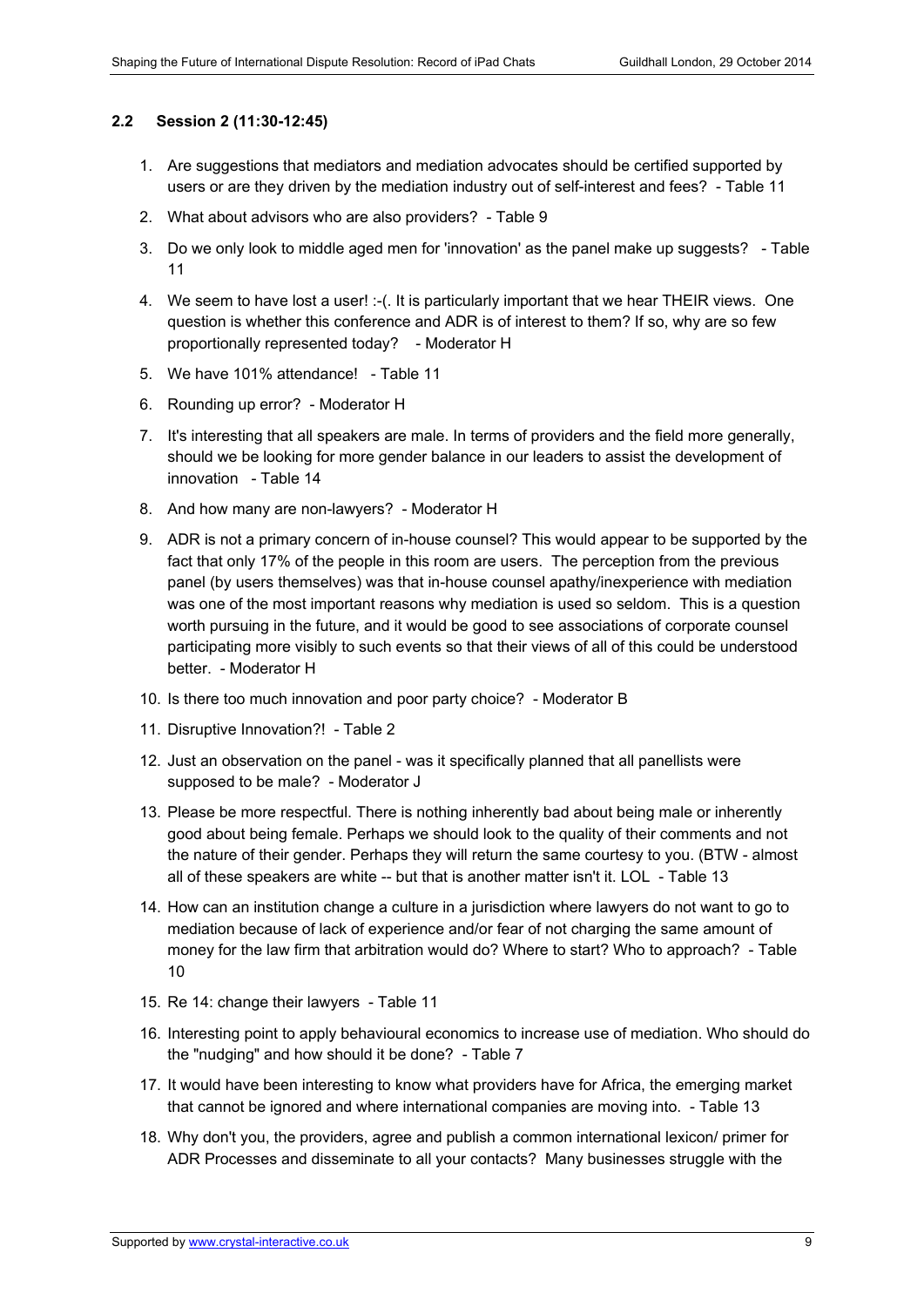terminology, the sheer proliferation of processes, where they seek simplicity and clarity! That doesn't have to fetter process choice. - Moderator J

- 19. Oh and the primer would help some of the arbitration community, emphasis on some, realise there is life beyond arbitration. - Moderator J
- 20. Agreed and common standard... IMI? Table 2
- 21. Re 18. Most large law firms do exactly that. Am not at Herbert Smith Freehills but their information is excellent - Table 11
- 22. Judges refer to mediation in many jurisdictions, why not institutions just because there is an arbitration clause? - Table 4
- 23. So, it seems as though in-house counsel are disinterested or generally uninformed about mediation and other forms of ADR (present company excepted) but the providers are unwilling to change anything or make any radical innovations (e.g., combining ADR services) without clear leadership coming from them (as the "users"). Can there be any incentive to innovate in this scenario, or will things always stay the same? What could change this dynamic? - Moderator H
- 24. We know that most cases settle, why can't providers neutrally ask whether the parties will consider mediation? That's not a view of the merits of the case. - Table 4
- 25. Developing the point about behavioural economics, how many mediation promoters have sought to apply the learning from modern understanding of what drives change, e.g. the Tipping Point, Wilful Blindness, Thinking Fast and Slow, and all the other material on cognitive biases? - Moderator G
- 26. Might have been a good idea to invite a strategy consultant to this panel to have more critical thinking and creativity rather than status quo descriptions by the usual institutions. - Table 12
- 27. Can we vote on something? Anything? Moderator J
- 28. There needs to be some operational function to terms such as "thoughtful approach to litigation", "dispute management" or "dispute avoidance". Such concepts lack legal determinacy.... The fall back will always mean that providers market their services. - Table 2
- 29. What is change architecture? Table 11
- 30. Is this discussion really the extent of innovation in the field? I hope not Table 14
- 31. This panel discussion underlines the distance between users and their advisers demonstrated by voting results so far - Table 11
- 32. Reputation is what counts in business practice Table 4
- 33. On top of certification what we should seriously discuss is an international professional development scheme guaranteeing that younger mediators will not only be trained in theory but also will have the chance to practice - Table 5
- 34. Re 32: Why? Table 13
- 35. Question: how many users and advisers choose mediators through institutions? Most in our experience, as surveys confirm, choose based on recommendations and experience and approach directly. If their lawyers don't know a range of mediators they are using the wrong lawyers - Table 11
- 36. Finally... A solid recommendation about global standardisation from a speaker. IMI could be a solution... - Table 2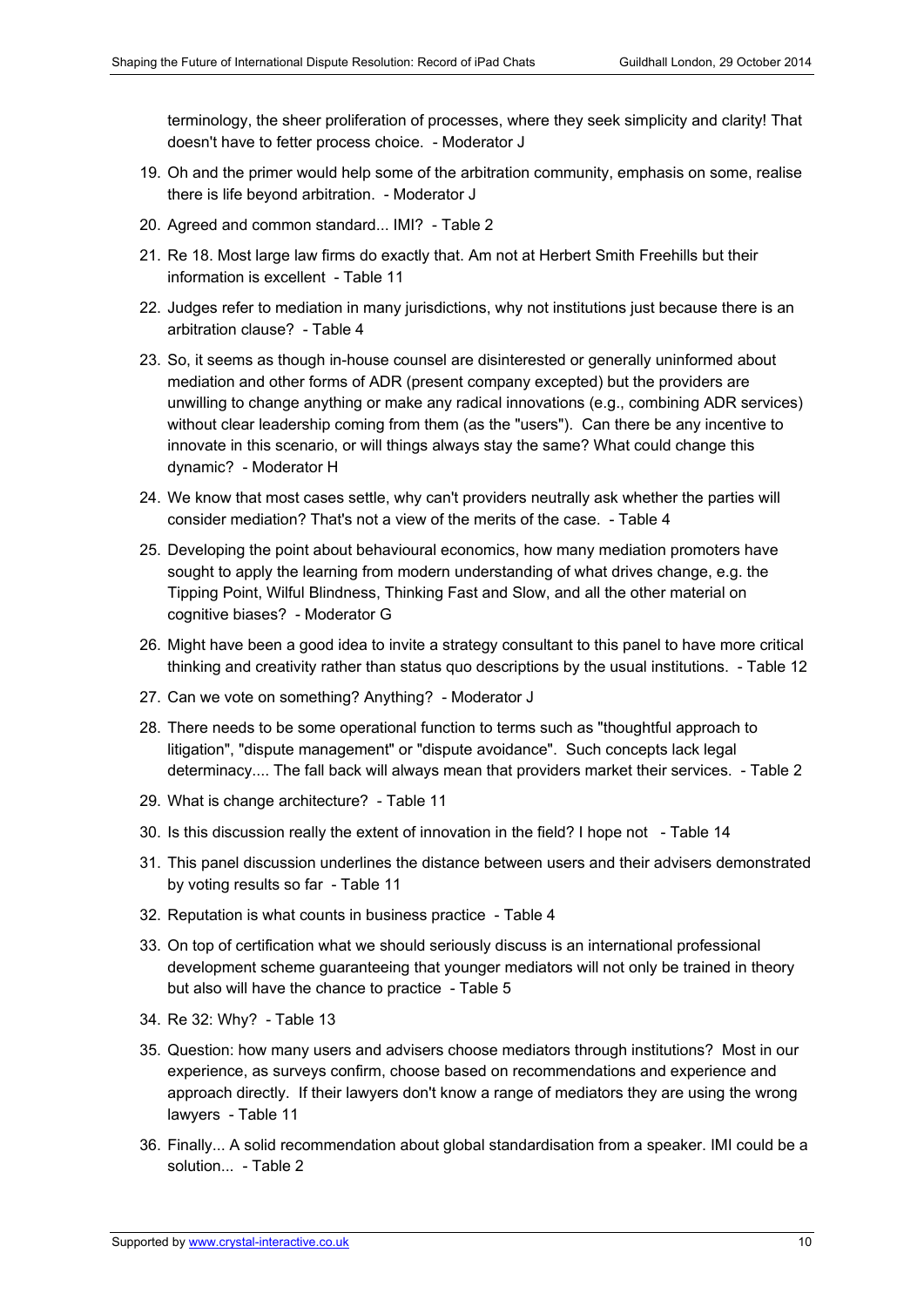- 37. Certification may at least give parties a starting point from which they can then seek views from others' personal experience. - Moderator B
- 38. Bluntly, no one around our table has been listening for a long while. Table 11
- 39. Won't certification increase rigidity and decrease flexibility? Certain stereotypes of mediators likely to be perpetuated: background. Education; gender; socio economics and cultural context. - Table 1
- 40. Can we please move on with the votes now? We are out of time and it would be nice to know what the room and users think. - Moderator H
- 41. Re 39: Agreed. One of the best mediators I have ever known is not a lawyer didn't go to the right schools but had all the right qualities to be a top mediator. - Table 15
- 42. Certification can be a good thing but it can also be used by the entrenched to created barriers to entry by the historically excluded. On the whole monitory certification is not a good thing! - Table 13
- 43. Trip advisor for mediators? Moderator B
- 44. What do you think of the new arbitrator intelligence project that Catherine Rogers has initiated to collect awards filed in courts all over the world and to develop a feedback form that will be available to members so newcomers to the ADR field will have access to information about neutrals and level the playing field? - Table 5
- 45. To the users: what specific innovation would you like providers to implement that does not exist? - Table 7
- 46. Fascinating that advisors are so opposed to opt-out mediation, but users and providers are more in favour than against. - Moderator H
- 47. No surprise Table 2
- 48. Surely because there will be an inference drawn from opt out, which may not be fair in the context of the dispute - Table 1
- 49. As a point of reference, in NY you need a license to be a dog groomer but not a mediator or arbitrator - Table 5
- 50. Trip advisor for dog groomers? Table 2
- 51. The questions assume mediator appointments are through institutions, which is increasingly rare in the UK - Table 11
- 52. Session 2 raised the idea that in-house counsel need to make ADR a strategic imperative rather than nice-to-have. If, as identified in the last session, lack of exposure to mediation is such a deterrent perhaps more needs to be done to raise awareness? While education was discussed on the live feed, panellists commented that parties don't always make good choices and 'encouraged mediation' (levels of 'mandatory' to be discussed) with the power of suggestion at institutional levels could benefit users, which sentiment regarding the role of institutions and tribunals was echoed in the votes. On qualifications of arbitrators and mediators, certification as a mark of quality was shown to be important across the board. - Moderator I
- 53. Summary of session 2: Diverging opinions between the providers on the panel as to what innovation should mean. "Change or die" in a continually changing trans-national market place or too much innovation in the options and the need to guide users so that they make the best choices. The key to innovation may be understanding the needs of users, but some felt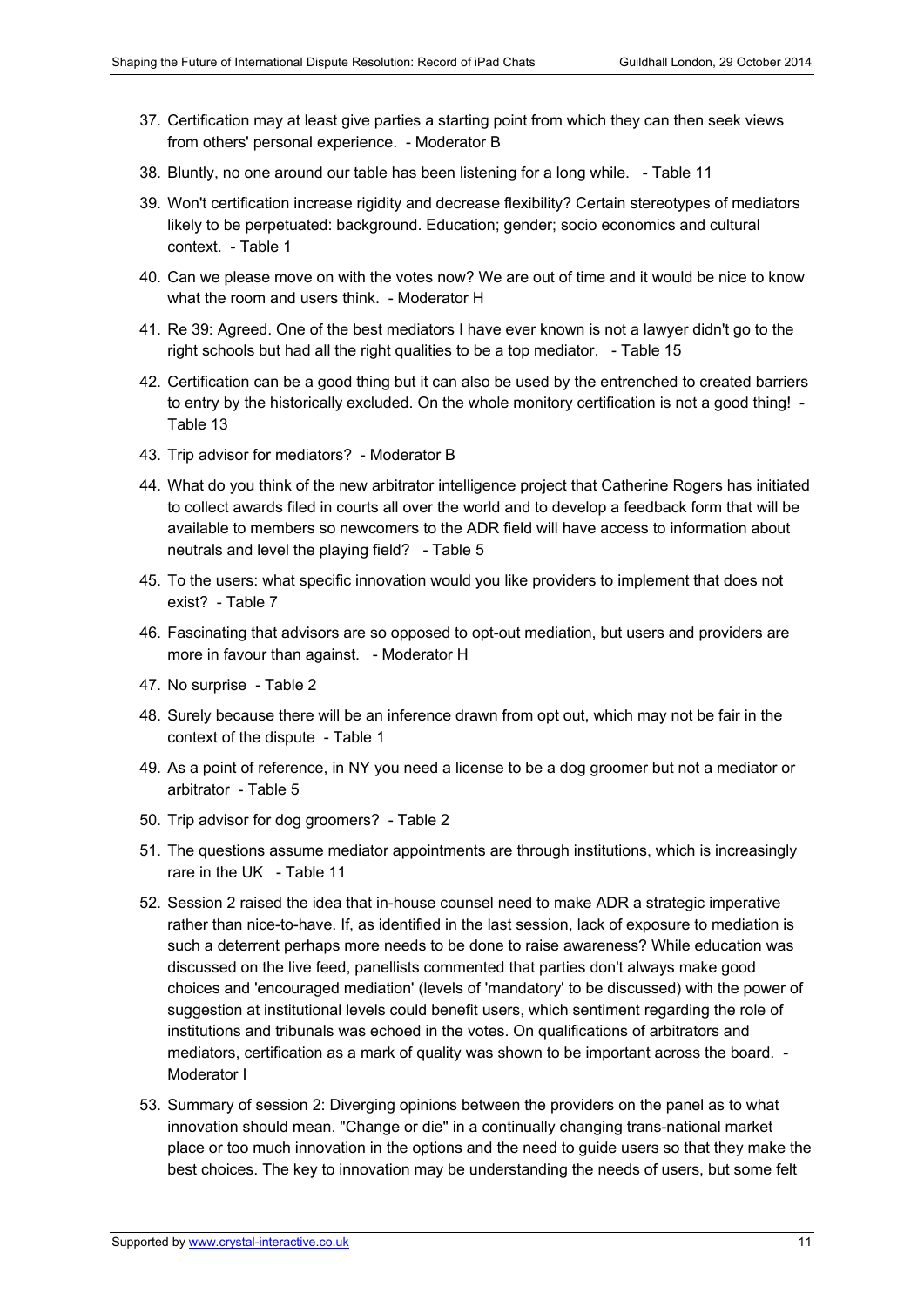there was too much apathy from users to drive innovation. Controversy over mandatory mediation: some argued that if mediation clauses are agreed, then mediation is not really mandatory. Debate over the role of institutions at the start of a dispute: does proposing ADR options weaken their neutral position? 66%felt that arbitral tribunals should explore ADR at the first meeting. Nearly half the audience agreed with automatic mediation that parties can opt out of, notably only 27% of advisers were in favour. Half also supported costs sanctions for arbitration panels where parties unreasonably refuse to engage in ADR. 92% of users were in favour of mediator accountability, with 78% wanting feedback too. However 2/3 of users did not feel IDR providers are offering innovative solutions. Lots of food for thought. - Moderator B

#### **2.3 Session 3 (13:45-15:00)**

- 1. Please define "evaluative" here, it's used in different ways Table 11
- 2. Judging by the quality one must repeat the question as to where were the women. From a supporter of frank feedback. - Table 11
- 3. I find the stark categorisations (e.g. "crossing" from facilitative to evaluative) to be misleading. In practice these are shades of grey, and much more nuanced than that. - Table 9
- 4. I would want to start wherever the parties agree to start Table 7
- 5. Question for moderator: Can we get on with something more relevant please? Table 9
- 6. What we should have been told before we vote is: do those involved know it's an illusion? Table 12
- 7. It sounds like there is an element of this that is purely cultural in that you get used to and comfortable with the process that you are most used to. - Table 14
- 8. Surely any good mediator has both evaluative and facilitative skills on both substance and process - difficult then to pair opposites unless you agree which role either will take? - Table 15
- 9. Do in-house counsel think there would be a benefit from using the guided choice tool to shape the process at the outset of a dispute? Would it prompt you to consider options you may not otherwise have considered? - Moderator B
- 10. If you have a clear view of your preference in terms of mediation approach there seems little point in combining mediators with a different approach. That seems to be a recipe to make everyone dissatisfied with the process. - Table 14
- 11. A similar project to assess levels and timing of settlement of court cases and whether mediated is being considered in English High Court. By collecting simple reports by solicitors - Table 11
- 12. With the difficulties in just getting plain vanilla mediation accepted, should we really be looking at these complicated approaches that appeal to a very limited audience? - Table 1
- 13. Let's hear from the other panellists please Moderator J
- 14. Cheer up, speaker Table 4
- 15. Building a process might be assisted by taking guidance from mediations which have or have not progressed well, asking why and then using experience to build the next IDR. Can we have examples please that we can actually learn from? - Table 11
- 16. How many users are in the room now? Table 15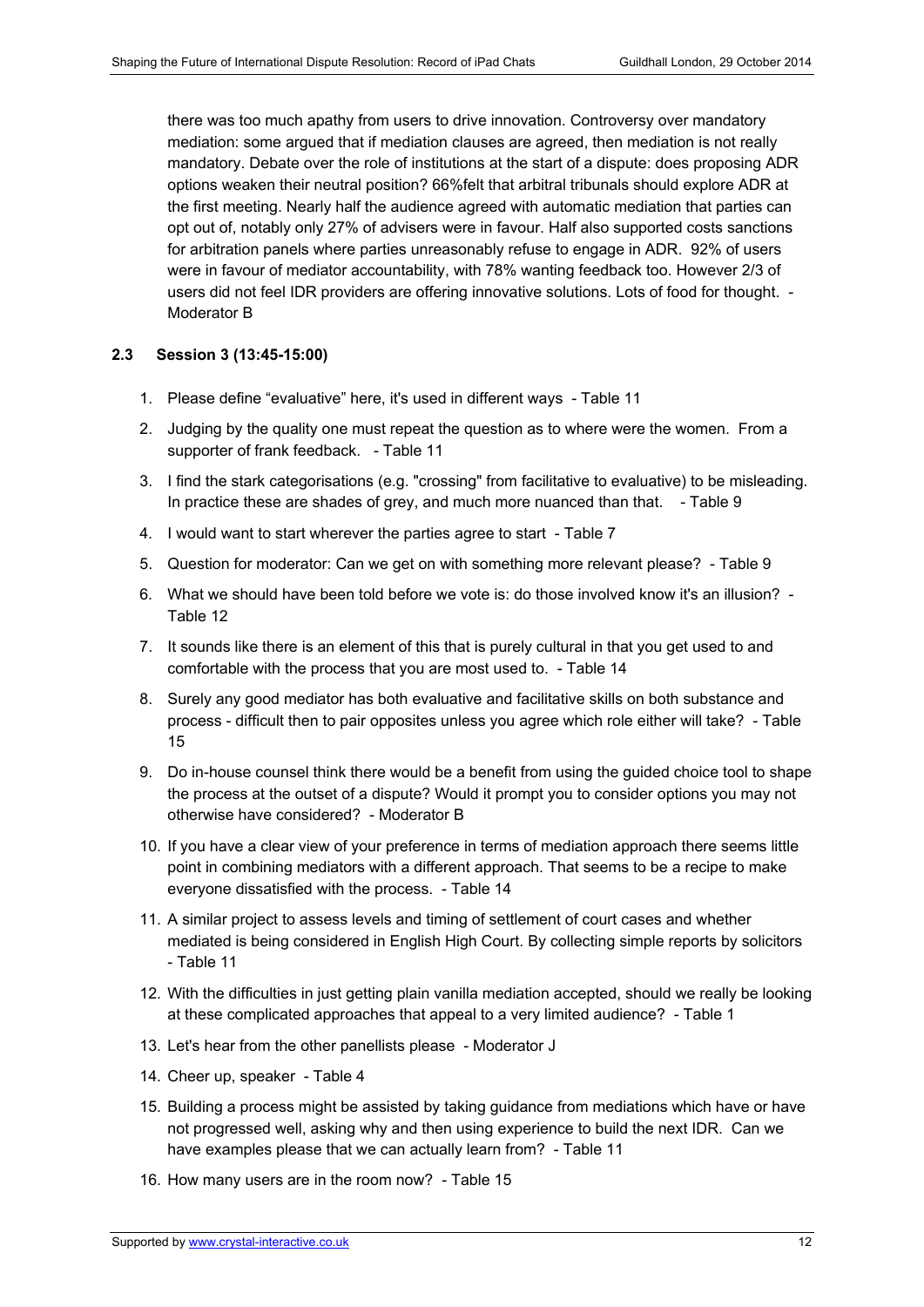- 17. Are you sure the Crystal Interactive system is working correctly? Table 13
- 18. Definitely a neutral SHOULD NOT act as Arbitrator, otherwise he could use info provided to him during mediation against either party, just by natural human process. - Table 11
- 19. It looks as though a majority of them would favour combining ADR neutrals over swapping hats, but how often are processes ever combined? Are these unnecessary complications or are they really useful for international disputes? Are international disputes different from domestic disputes in this context? - Moderator H
- 20. Only if there is a telephone call included Table 9
- 21. There appears to be an appetite for ODR, but a need for education about the options. Moderator B
- 22. Indeed, ODR can only grow Table 2
- 23. Re ODR there are multiple platforms currently being used by at least one provider org. Need for more education here. - Table 5
- 24. In B2B disputes a settlement reached by consensus is rarely not observed. So maybe users don't see the enforcement stage as a problem regularly? - Moderator J
- 25. At least one user agrees! But supports the enforcement work just in case.... Moderator J
- 26. Why should this particular type of contract because that is what a mediated settlement agreement is - be treated any differently than other contracts where lots of time, costs and efforts have been invested by the parties (such as M&A agreements)? - Table 12
- 27. The mere existence of such a convention will be a very useful tool to promote the use of mediation and bring trust for the process. We are talking about the end of the process but if we look at the beginning it seems to be so helpful. - Table 2
- 28. Some jurisdictions such as Jordan have a provision in their mediation laws that any mediated agreement shall be ratified by a judge and this renders it as an enforceable judgement. - Table 4
- 29. Session 3 summary: third session delved into the different ways you can think about mediation: whether facilitative or directive; evaluative or non evaluative. Most people in the room were for mediation proper as opposed to conciliation. A vote showed the room - many of which are experienced in co-mediation - is open to the idea of combining neutrals. Process design presents many different ways providers can tailor processes to users' needs. However, delegates were wary of mediators and arbitrators 'swapping hats'. Attitudes to use of tech - ie virtual solutions - to resolve disputes was overwhelmingly positive, thanks to the weigh in from providers and educators. Users were more reserved but it seems ODR will only grow with confidence in it. There was a strong reaction in favour of a UNCITRAL convention on settlements - interestingly to promote mediation itself. - Moderator I

#### **2.4 Session 4 (15:00-16:15)**

- 1. State investment dispute provisions are absolutely critical: Canada-EU, TTIP the TPP are alltransnational trends of the future but conciliation and mediation mechanics process are not clear. - Table 2
- 2. Qu 1a: "encouraged"- by whom? Table 8
- 3. No matter how many times it's described, for the life if me I can't see the difference between conciliation and mediation?? - Table 1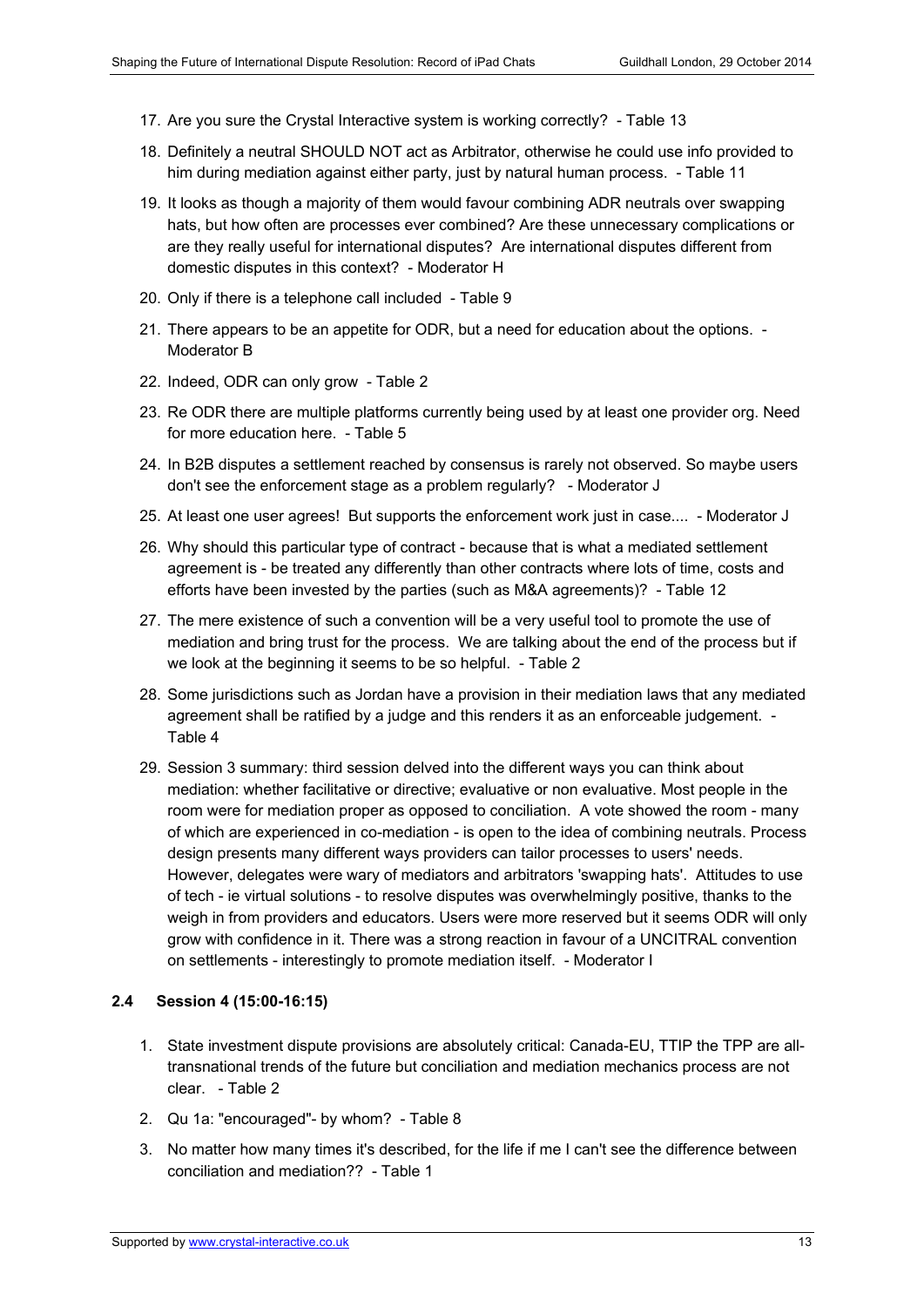- 4. If you use mediation in investor state who will represent the 'people' of that state around the table? Their views and buy-in could be critical? Civil servants or elected politicians? - Table 3
- 5. Cooling off periods: number 1 question from my clients is "how do we drive this forward", not how do we do we let 2 months pass. What is going to happen during the cooling off?
- 6. How does this interface with the step DR clause?" Moderator J
- 7. Should not the Q. @ Session4 Qu 1a be split as (1) If the Mediated Agreement is enforceable; and (2) If it is not enforceable? - Table 3
- 8. How long a cooling off period? Moderator I
- 9. One reason that treaty obligations are important for investor-state disputes is that for a state to suggest "talks" of any kind is often a much bigger step than it is for a business. Hence the pretext of a treaty obligation is useful. - Table 9
- 10. "The State" and those who represent it is at the core of how disputes need to be resolved- this unfortunately extends beyond investor/state to humanitarian and peacekeeping mediation. Although a long term solution, education remains the hope. - Table 2
- 11. Why does encouragement need to be express? Good advisors will encourage settlement negotiations throughout a long trial process anyway. - Table 4
- 12. That current situation is a "heating up" period. Mediation could genuinely allow for cooling off, and the whole difference between mediation and conciliation here is that mediation focuses on jointly building a flexible process for a satisfactory outcome that is not necessarily normsbased, whereas the current conciliation process is evaluative and only drives competitive and positional negotiation behaviour between the parties. - Moderator H
- 13. Get a move on! Still five speakers and only twenty minutes! Table 9
- 14. As an adviser I have seen too many clients be frustrated by cooling off periods and very few disputes settle at that stage. But clients who choose to agree a cooling off period are almost always able to settle then. So I am sceptical at enforced cooling - Table 11
- 15. Who are you? We can't see you. Table 2
- 16. Apparently the government of Slovenia had an enlightened period where all governmental and regulatory agencies were REQUIRED to attend a mediation if a national requested it in a domestic dispute with the state. The only exception to mediating was if there were substantive issues of national security or public order. This led to a period where everything could be mediated with the state. Unfortunately a change in government led to a change in that policy. Would such a national policy be interesting? I believe the Netherlands may also allow for mediation in some fields that are not normally handled by mediation (e.g., tax disputes). - Moderator H
- 17. Dealings with the FCA and other FS regulators tend to be more collaborative, with information gathering naturally leading to DR - the parties come to the table for settlement talks at the right stage in the process. These talks are rather like a mediation, but without a neutral - Table 2
- 18. Thanks, I think this is a real opportunity for mediation to ease the regulatory burden. The process may be somewhat constrained but if it helps accelerate and smooth the process that's valuable. - Moderator J
- 19. There seems to be some confusion regarding mediation vs. conciliation in ADR with financial authorities. Add to that confusion regarding the presence of an "ombudsman" whose role and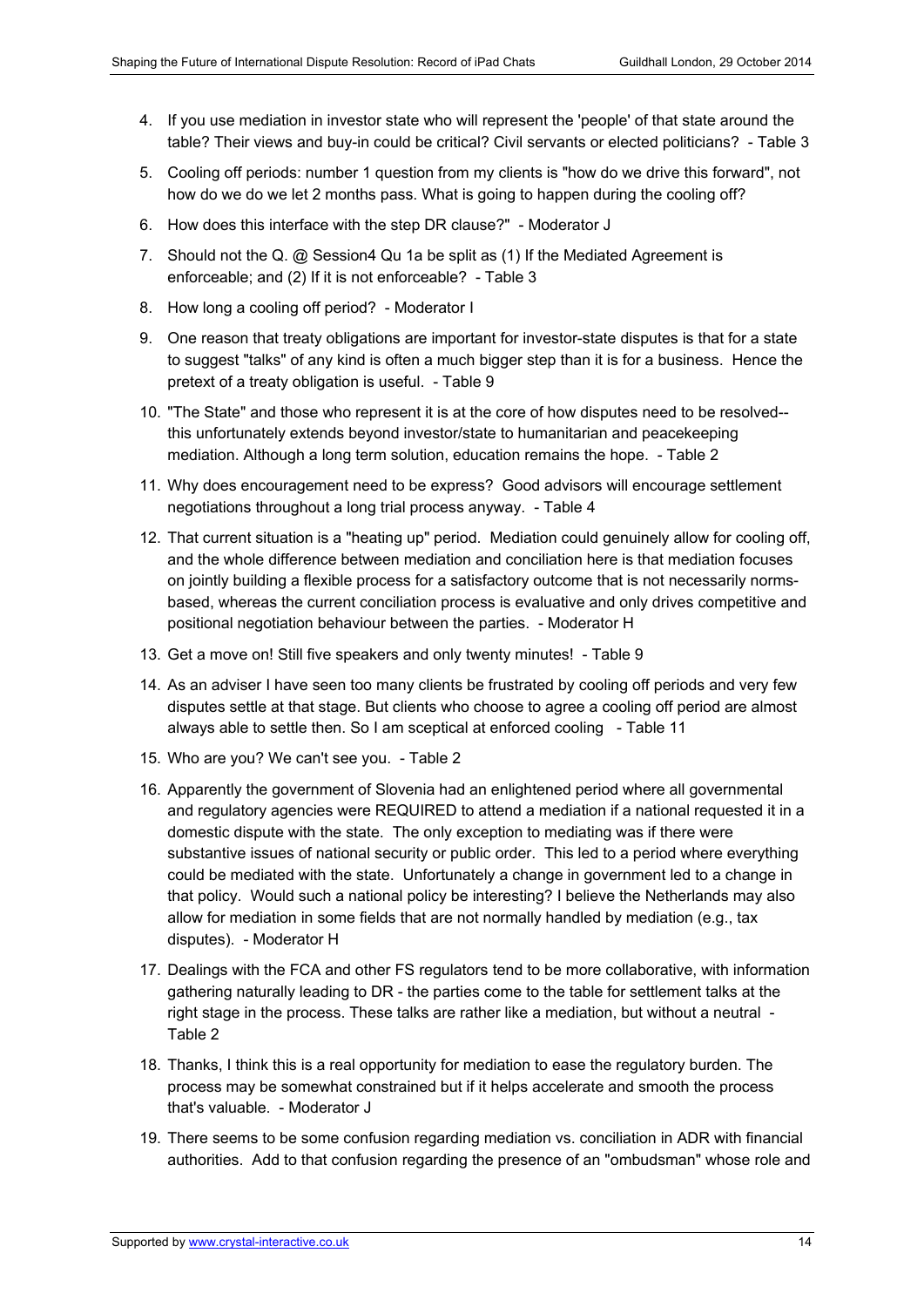powers are confusing to those not familiar with them. (Is the ombudsman evaluative or nonevaluative and what investigation rights does the ombudsman have?) - Moderator H

- 20. Having mediated quite a few disputes between regulators and regulated entities, I find the problems to which the speaker rightly refers are not that difficult in practice. - Table 9
- 21. FSA as it was formerly called was one of the founding members of the Commercial Mediation Group for users and advisers in commercial disputes. Other regulators expressed support behind the scenes. See the flyer on your tables for further info - Table 11
- 22. I agree entirely. The fact that they are there usually means that they are committed to the process - Table 9
- 23. Re 20, the difficulties can be accommodated, but you have to get the FI, the advisors, third parties and the FCA to convene the process. Multiple stakeholders = multiple potential objections to be overcome. - Moderator J
- 24. Oh dear. Alarming Drop in Revenue. Yes it's an issue, but panel 1 told us how to deal with this.... Instruct lawyers who "get it" in the jurisdiction. If they don't exist, in house counsel have to sort this out and tell them what to do. - Moderator J
- 25. Message to moderator: we are concerned that this session is running out of time and we may not get to vote on these issues. Could we move to the votes, please? - Moderator H
- 26. When access to the mediation facility is down a dark street in a foreign country, does mediation with a counterfeiter sound like such a good idea? - Table 4
- 27. Mediation is a perverse result in the typical piracy case. They win by engaging with the rights owner. - Table 6
- 28. Commercial solicitors focus business on deep relationships with clients. Clients like solutions not problems so where mediation cuts through a dispute the client is happy and the relationship thrives. As we saw earlier it's not solicitors who keep clients away from mediation, indeed we spend a lot of unpaid time trying to persuade them towards it. - Table 11
- 29. Tell us about Mali: can you mediate with terrorists about manuscripts? Table 2
- 30. Infringements and criminal actions require immediate procedural actions that have an impact on the business ... Mediation could have major impact on the business itself with economic risks. The question is where would mediation the process lead and is it really more effective than normal procedures? - Table 4
- 31. What's the transferable learning from art law for B2B? Not getting it. Moderator J
- 32. Maybe creativity of solutions. Moderator B
- 33. What language was used when mediating the dispute between Zurich and St. Gallen? What was the key to success? - Table 13
- 34. Mediation with terrorists happens a great deal. Land, art, rights and freedoms are discussed and thankfully sometimes settled through patience and determination - Table 11
- 35. Send the marbles back to Greece and allow all UK citizens free access to the Parthenon Table 10
- 36. Will the British Museum soon be empty? Table 7
- 37. The Scottish Laird who knicked them should compensate the Greeks. Table 4
- 38. He didn't nick them. He paid the ruling government; he paid for their removal and arranged their removal whilst under fire from a hostile army. - Table 11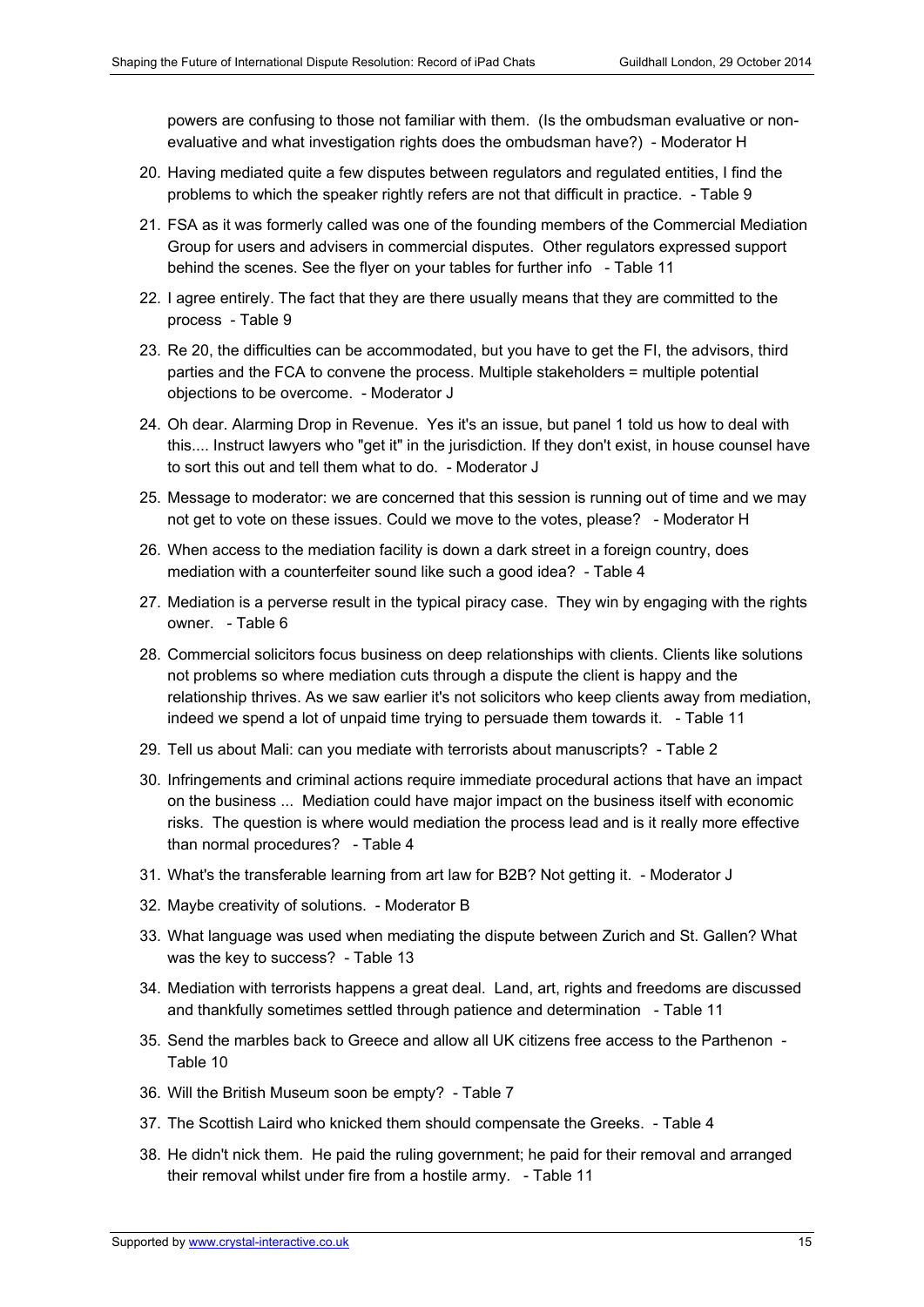- 39. This can be mediated outside in the traditional manner... Moderator G
- 40. The pub? Moderator J
- 41. Is quality of state-supported mediation an issue? Table 5
- 42. Who pays the mediator ... or does she work for free? Table 1
- 43. The Government has, of course, increased the fees to access the Employment Tribunal considerably. Has this fact also made free mediation more attractive? - Table 4
- 44. Are those mediators providing a pro-bono service or are they paid and by whom? Table 7
- 45. Not sure why the taxpayers' money should be used for a free mediation service outside of the employment sphere. - Table 1
- 46. The users are serial defendants! Moderator J
- 47. "Ex aequo et bono" translates into English as "shits lose". Table 9
- 48. Consensual result is different from fair result Table 2
- 49. Fairness is subjective and there may be substantial cultural differences. Moderator B
- 50. I would be concerned on the use of the word "always". I would say it should be decided on an ad-hoc basis - Table 7
- 51. We need to address cultural differences when addressing mediation challenges Table 4
- 52. Afternoon summary: the general theme from session 4 seems to be that you can still use mediation for different types of disputes where there may appear to be barriers to the process. Creativity of mediation solutions is important. Positive votes for mediating regulatory, IP and art disputes. Surprising support for arbitrators reaching decisions only on what is fair and equitable. See comment No. 29 in Session 3 for a great summary of that session. - Moderator B
- 53. Will we be able to ask any questions? Table 11

#### **2.5 Session 5 (16:45-18:00)**

- 1. One key to unlock the door to greater and better use of mediation is the sharing of information: of process, mediators, etc. the Commercial Mediation Group in the UK represents users and their advisers, to facilitate that sharing. See flyers on tables and literature table and if you are a global corporate or UK law firm, make sure you join, it's free! - Table 11
- 2. There is a need for a true common culture between all stakeholders of IDR and that includes like with any culture - common language, norms, values and rituals and even symbols and heroes. Or, said differently, there is no strong in-group feeling between us. This is the prerequisite of a better education of users. Having a common vocabulary is an issue - if we do not have one, how can we convince new users to join us? - Table 5
- 3. Question: Do associations like the Association for Corporate Counsel meet to discuss and promote ADR amongst themselves? - Moderator H
- 4. It's not so much about users telling providers what they need, but much better education of users and advisers? - Moderator G
- 5. Isn't one of the reasons there is a disconnect between advisors and users about the use of ADR because ADR means aggressive decline in revenues? - Table 4